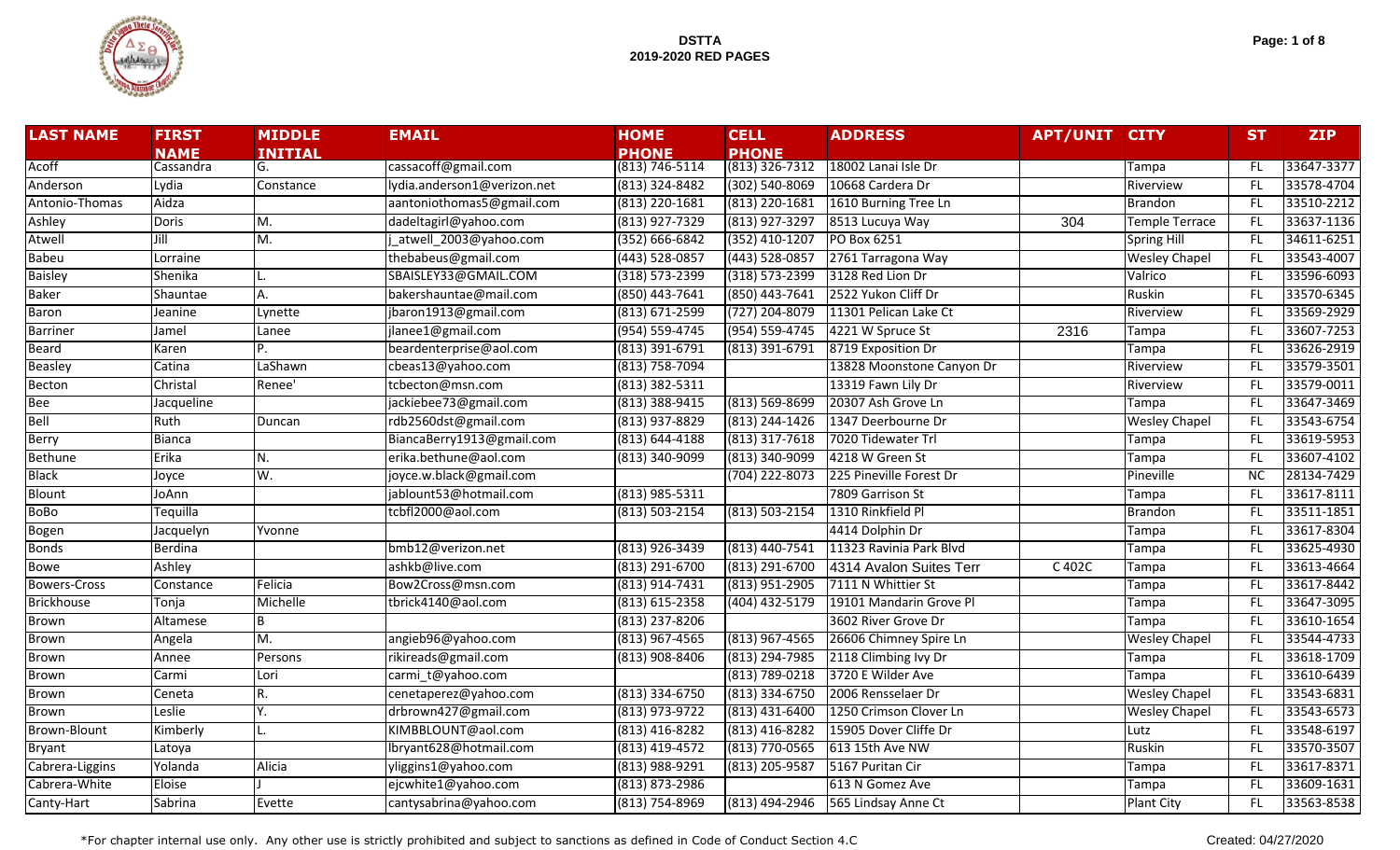

| Page: 2 of 8 |  |  |  |  |
|--------------|--|--|--|--|
|--------------|--|--|--|--|

| <b>LAST NAME</b>       | <b>FIRST</b>     | <b>MIDDLE</b>  | <b>EMAIL</b>                | <b>HOME</b>        | <b>CELL</b>        | <b>ADDRESS</b>                 | <b>APT/UNIT CITY</b> |                       | <b>ST</b> | <b>ZIP</b> |
|------------------------|------------------|----------------|-----------------------------|--------------------|--------------------|--------------------------------|----------------------|-----------------------|-----------|------------|
|                        | <b>NAME</b>      | <b>INITIAL</b> |                             | <b>PHONE</b>       | <b>PHONE</b>       |                                |                      |                       |           |            |
| Carmichael             | Stephanie        | D.             | stephaniecarmichael@msn.com | (813) 909-2096     | $(813)$ 313-9555   | 18605 Le Dauphine Pl           |                      | Lutz                  | FL        | 33558-2886 |
| Carter                 | Bernetta         | Griffin        | carterbg85@gmail.com        | $(813)$ 926-2670   | $(813) 765 - 0849$ | 17620 Lake Key Dr              |                      | Odessa                | FL.       | 33556-4708 |
| Clark                  | Lelia            | М.             | leliaclark88@gmail.com      | (813) 650-8424     | $(813) 679 - 5881$ | 1510 Holloman Rd               |                      | <b>Plant City</b>     | FL.       | 33567-3708 |
| Cole                   | Yolanda          |                | vmcole@verizon.net          | $(813) 681 - 7884$ | (813) 732-4201     | 5406 Bieriot Pl                |                      | Riverview             | FL.       | 33578-3792 |
| Coles                  | Imani            |                | ImaniLColes@gmail.com       | $(302)$ 354-8914   | (302) 354-8914     | 13030 Tampa Oaks Blvd          | 3219                 | Temple Terrace        | FL.       | 33637-1945 |
| Collier                | Janice           | Carter         | JaniceCC@AOL.Com            | (813) 988-8376     | (813) 760-1664     | 6101 E 112th Ave               |                      | <b>Temple Terrace</b> | FL.       | 33617-3131 |
| Colston                | $\overline{Kim}$ |                | kcolston90@gmail.com        | $(813)$ 309-1085   | $(813)$ 309-1085   | 806 Hickory Fork Dr            |                      | Seffner               | FL.       | 33584-4754 |
| Conyers                | Tiffany          |                | tiffconyers@yahoo.com       |                    |                    | 3905 Chipping Sparrow Ln       |                      | <b>Plant City</b>     | FL.       | 33567-2035 |
| Cooke                  | Sandra           | Levins         | sweetcooke9@aol.com         | $(813) 876 - 3310$ | (813) 727-8779     | 5310 N Rome Ave                |                      | Tampa                 | FL.       | 33603-1523 |
| Cook-Killings          | Yolanda          | Β.             | Ycookk@aol.com              | (813) 671-9288     | (813) 494-6924     | 11309 Crestlake Village Dr     |                      | Riverview             | FL.       | 33569-2930 |
| <b>Cross</b>           | Theresa          |                | tcross499@gmail.com         | $(315)$ 412-1415   | $(315)$ 412-1415   | 11611 Palmetto Pine St         |                      | Riverview             | FL.       | 33569-6228 |
| Crowell                | <b>Beatrice</b>  | Β.             | famu61@verizon.net          | (813) 752-0451     | $(813) 763 - 0870$ | 1905 E Warren St               |                      | <b>Plant City</b>     | FL.       | 33563-6033 |
| Crowley                | Janice           |                | crowleyj002@yahoo.com       | (813) 431-5970     | (813) 431-5970     | 3412 Graycliff Ln              |                      | Brandon               | FL.       | 33511-7847 |
| <b>Daniels</b>         | Daphyne          |                | Dap4f88@aol.com             | $(813) 506 - 9935$ | $(813) 506 - 9935$ | 10828 Newbridge Dr             |                      | Riverview             | FL.       | 33579-7762 |
| Dasher                 | Dawn             | Remelle        |                             | $(813)$ 258-8726   |                    | 2332 W Nassau St               |                      | Tampa                 | FL.       | 33607-5336 |
| <b>Davis</b>           | <b>Delicia</b>   |                | Djdco2005@yahoo.com         | (407) 748-1050     | (407) 748-1050     | 11412 Bay Street NE            |                      | St Petersburg         | FL.       | 33716-3254 |
| <b>Davis</b>           | Jacqueline       | M              | jDavis6494@aol.com          | (813) 977-3736     | (813) 785-4498     | 7206 Yardley Way               |                      | Tampa                 | FL        | 33647-1212 |
| <b>Davis</b>           | Mallory          |                | Mal.Davis1913@gmail.com     | (813) 991-7094     | $(813) 546 - 7046$ | 9217 Rockrose Dr               |                      | Tampa                 | FL.       | 33647-2805 |
| <b>Davis</b>           | Rhonda           | Jeanette       | jnette2nd@gmail.com         | (210) 324-3484     | $(210)$ 324-3484   | 7105 Timber Ridge Way          |                      | Land O Lakes          | FL.       | 34637-7456 |
| <b>Davis</b>           | Shani            | Vann           | snursev@yahoo.com           | $(813)$ 388-5525   | $(813)$ 362-5141   | 3221 Cordoba Ranch Blvd        |                      | Lutz                  | FL.       | 33559-3944 |
| Dempsey                | <b>Doris</b>     |                | Jeandemp5@aol.com           | (813) 661-9739     | $(813) 727 - 8311$ | 1430 Buckner Rd                |                      | Valrico               | FL.       | 33596-7165 |
| Donaldson              | Lois             |                | dcsilk34@aol.com            | (813) 960-2797     |                    | 4612 Old Saybrook Ave          |                      | Tampa                 | FL.       | 33624-4524 |
| Drew                   | Constance        |                | cdrew2008@verizon.net       | (813) 962-1285     | (813) 833-8157     | 4414 Willowrun Ln              |                      | Tampa                 | FL.       | 33624-1713 |
| Dunnigan               | Carolyn          |                |                             | (813) 348-4199     |                    | 4208 W Nassau St               |                      | Tampa                 | FL.       | 33607-4141 |
| Dupree                 | Lakesia          | LaShann        | sharperimage31@yahoo.com    |                    | $(813)$ 380-4618   | 12727 Longcrest Dr             |                      | Riverview             | FL.       | 33579-4002 |
| Dye                    | Shaunteria       | Latrese-Aleta  | shaunteria.dst@gmail.com    | (404) 217-8886     | (404) 217-8886     | 1908 E 98th Ave                |                      | Tampa                 | FL.       | 33612-8354 |
| <b>Estelle</b>         | N'Keiba          | Jsh'nea        | keibaestelle@yahoo.com      | (334) 717-1738     | (334) 717-1738     | 8212 Marauder Dr               |                      | Tampa                 | FL.       | 33621-1426 |
| Faulkner               | Joy              | Staple         | Radio2star@aol.com          | (813) 926-3524     |                    | 936 Crenshaw Lake Rd           |                      | Lutz                  | FL.       | 33548-6109 |
| Fayson                 | <b>Esther</b>    |                | famala3@aol.com             | $(813)$ 469-1831   |                    | 4219 E Ellicott St             |                      | Tampa                 | FL.       | 33610-5229 |
| Fernandez              | Tina             | Michelle       | TFERNANDEZ35@GMAIL.COM      | $(843)$ 480-8503   | (843) 480-8503     | 8612 White Poplar Dr           |                      | <b>RIVERVIEW</b>      | FL.       | 33578-8638 |
| <b>Fields</b>          | Angie            |                | angie.l.fields@gmail.com    | $(813) 503 - 1810$ | $(813) 503 - 1810$ | 10106 Hawthorne Place Dr       | 103                  | Riverview             | FL.       | 33578-3084 |
| Fisher                 | Margaret         | А.             | mdrfishe@tampabay.rr.com    | $(813)$ 251-2294   | $(813) 833 - 5465$ | 1744 W Beach St                |                      | Tampa                 | FL.       | 33607-3024 |
| <b>Fitzhugh Walker</b> | Paulette         |                | pwalker25p@yahoo.com        | $(813) 653 - 4453$ | $(813)$ 391-7454   | 2121 Valrico Vista Dr          |                      | Valrico               | FL.       | 33594-3243 |
| Fleming                | Khaliah          | Faith          | khaliahfleming@hotmail.com  |                    | $(813) 507 - 6912$ | 10302 Venitia Real Ave Apt 208 | 208                  | Tampa                 | FL.       | 33647-4015 |
| Fletcher               | Sandra           | R.             | dovesign22@hotmail.com      | (813) 920-5927     | $(404)$ 825-1545   | 1007 Torreya Way               |                      | Odessa                | FL.       | 33556-6028 |
| <b>Flowers</b>         | Amari            | Taylor         | amaritflowers@gmail.com     | (813) 918-6972     | (813) 847-3297     | 4122 E Busch Blvd              | 1702                 | Tampa                 | FL.       | 33617-0000 |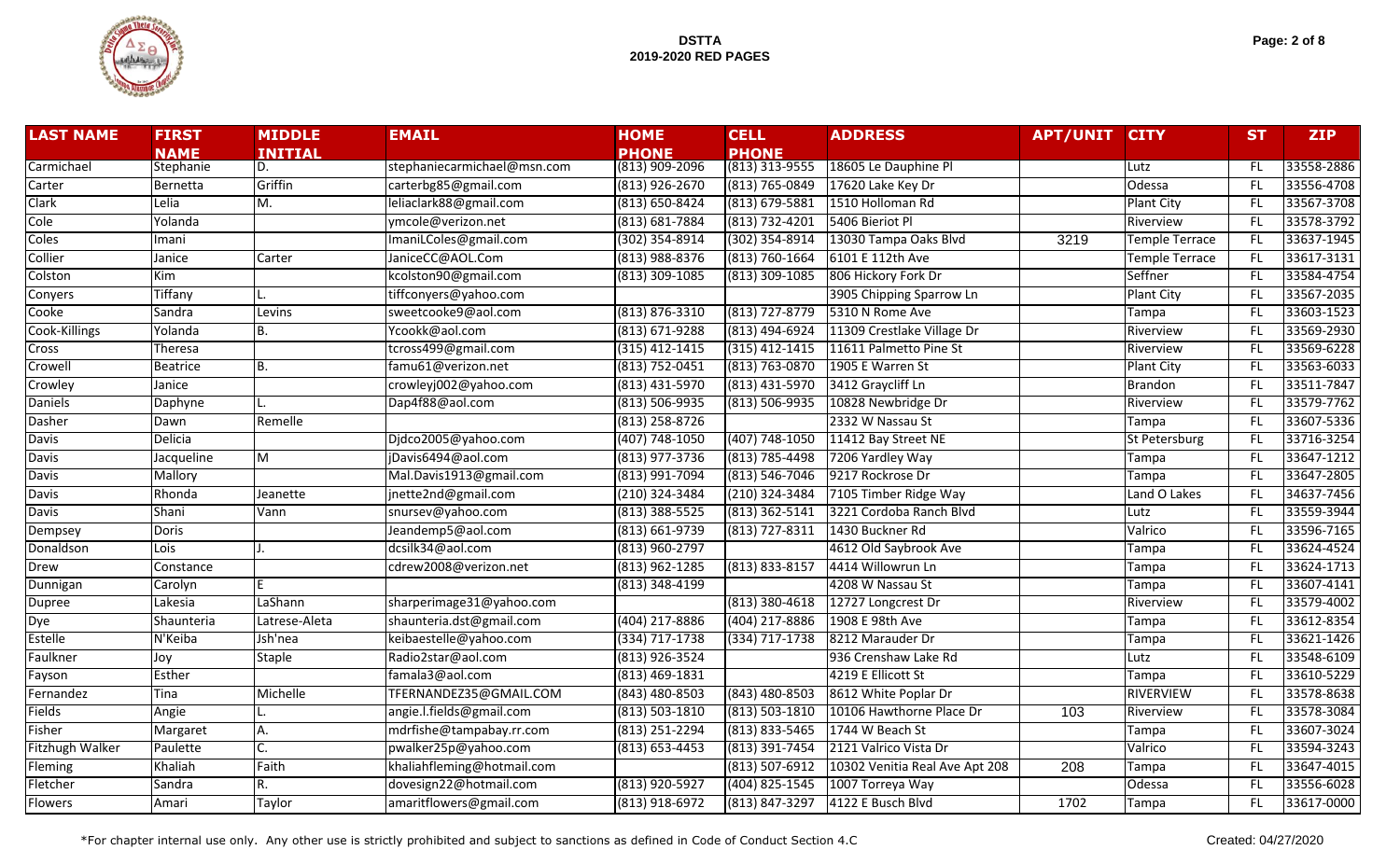

| Page: 3 of 8 |  |  |  |
|--------------|--|--|--|
|--------------|--|--|--|

| <b>LAST NAME</b> | <b>FIRST</b>   | <b>MIDDLE</b>   | <b>EMAIL</b>                  | <b>HOME</b>        | <b>CELL</b>        | <b>ADDRESS</b>           | <b>APT/UNIT</b>  | <b>CITY</b>           | <b>ST</b> | <b>ZIP</b> |
|------------------|----------------|-----------------|-------------------------------|--------------------|--------------------|--------------------------|------------------|-----------------------|-----------|------------|
|                  | <b>NAME</b>    | <b>INITIAL</b>  |                               | <b>PHONE</b>       | <b>PHONE</b>       |                          |                  |                       |           |            |
| Flowers          | Rhonda         |                 | gogators898@gmail.com         | $(813) 716 - 5201$ | (813) 716-5201     | PO Box 3655              |                  | Riverview             | FL.       | 33568-3655 |
| Floyd            | Tonya          | Alecia          | tonya.floyd007@gmail.com      |                    | (813) 850-2847     | 28924 Burke Mill Pl      |                  | <b>Wesley Chapel</b>  | FL.       | 33545-4351 |
| Folds            | Calandra       |                 | Clfolds@gmail.com             | (520) 405-1944     | (520) 405-1944     | 19214 Briarbrook Dr      |                  | Tampa                 | FL.       | 33647-3757 |
| Franklin         | Lejoan         |                 | tfjon@tampabay.rr.com         | (813) 231-2666     | (813) 765-9653     | 4609 Thonotosassa Ave    |                  | Tampa                 | FL        | 33610-6663 |
| Funches          | Silver         | D.              | Tpubmwdp@aol.com              | $(813)$ 984-0619   | (813) 494-9014     | 9861 Morris Glen Way     |                  | Tampa                 | FL.       | 33637-5124 |
| Gaddie           | <b>Della</b>   | Mae             | dngaddie@gmail.com            | $(813)$ 908-0638   | $(813)$ 335-4316   | 15511 Granby Pl          |                  | Tampa                 | FL.       | 33624-1583 |
| Ganey            | Jackqueline    | Jones           | jackquelineg@yahoo.com        | $(813) 662 - 1186$ |                    | 3002 Annadale Cir        |                  | <b>Brandon</b>        | FL.       | 33511-7519 |
| Gatson           | Tonji          |                 | ccrimson2087@aol.com          | $(336) 558 - 7716$ |                    | PO Box 48075             |                  | Tampa                 | FL.       | 33646-0118 |
| Gibson           | Toni           |                 |                               | $(813) 643 - 8435$ |                    | 2307 Bottega Ln          | $\overline{205}$ | <b>Brandon</b>        | FL.       | 33511-1258 |
| Glover           | Gloria         |                 | gjglover@verizon.net          | (813) 242-4958     | (813) 927-9243     | 1906 E 15th Ave          |                  | Tampa                 | FL.       | 33605-2706 |
| Glover           | Patricia       | Mae             | jhaelyn@verizon.net           | (813) 977-3456     |                    | 8372 Golden Prairie Dr   |                  | Tampa                 | FL        | 33647-3241 |
| Goins            | Maureen        | <b>Saunders</b> | maureengoins@yahoo.com        | (813) 920-0202     | (813) 417-7200     | 13411 Sunvale Pl         |                  | Tampa                 | FL.       | 33626-2965 |
| Grace            | Michelle       | Patrice         | Michelle J97@hotmail.com      | (813) 388-2827     | $(402)$ 320-0083   | 10509 Mistflower Ln      |                  | Tampa                 | FL        | 33647-3737 |
| Graham           | Jacqueline     |                 | ttgraham2003@yahoo.com        |                    | $(813)$ 330-6083   | 734 Isleton Dr           |                  | <b>Brandon</b>        | FL.       | 33511-7964 |
| Gray             | <b>Estella</b> |                 | estellagray@yahoo.com         |                    | (850) 284-3386     | 1503 Charm Ln            |                  | Tampa                 | FL.       | 33612-6062 |
| Greene           | Staysha        |                 | staygreene1913@gmail.com      | (423) 314-2070     | (423) 314-2070     | 2503 Sam Hicks Rd        |                  | <b>Plant City</b>     | FL        | 33567-3813 |
| Griffith         | Marjorie       | Y.              | GriffM9950@aol.com            | (727) 937-8291     | (727) 804-8378     | 3000 Northfield Dr       |                  | <b>Tarpon Springs</b> | FL.       | 34688-9123 |
| Griffith         | Sabrina        |                 | brinicole@yahoo.com           |                    | (813) 363-2096     | 10102 Bessemer Pond Ct   |                  | Riverview             | FL        | 33578-2119 |
| Grimes           | Ebun           | Iman            | ebun.grimes@gmail.com         | (850) 591-3458     | (850) 591-3458     | 8130 Colonial Village Dr | 203              | Tampa                 | <b>FL</b> | 33625-3184 |
| Gullatt          | Dawne          | В.              | Darati3@aol.com               | $(813)$ 265-3075   | $(813) 545 - 1357$ | 14506 Wessex St          |                  | Tampa                 | FL.       | 33625-6619 |
| Hale             | Shauna         | Shakira         | haleshauna@yahoo.com          | (850) 384-1838     |                    | 733 15th St NW           | 615              | Washington            | DC        | 20005-2159 |
| Harmon           | Alanna         |                 | aharmon9415@gmail.com         |                    | (813) 731-3376     | 1421 Mistyglen Ln        |                  | <b>Brandon</b>        | FL.       | 33510-2350 |
| Harmon           | Gloria         | M               | agaa2424@aol.com              | $(813) 685 - 7584$ |                    | 1421 Mistyglen Ln        |                  | <b>Brandon</b>        | FL.       | 33510-2350 |
| Harrison         | Chantelle      |                 | chantelle.harrison9@gmail.com | (352) 408-1031     | (352) 408-1031     | 3543 Palm Crossing Dr    |                  | Tampa                 | FL.       | 33613-5452 |
| Harvey           | Mildred        |                 | mildredh64@gmail.com          | $(813)$ 238-6158   | (813) 310-7840     | 1307 E Conover St        |                  | Tampa                 | FL.       | 33603-2412 |
| Haynes           | Chonta         | TA              | ctahaynes@aol.com             | $(813)$ 986-9660   | (813) 299-2742     | 17904 Cachet Isle Dr     |                  | Tampa                 | FL.       | 33647-2702 |
| Hayward          | Shakira        | Evelyn          | shakira0202@hotmail.com       |                    | (832) 307-017      | 6952 Hawthorne Trace Ln  |                  | Riverview             | FL        | 33578-4411 |
| Henderson        | Gwendolyn      |                 | hgwen813@yahoo.com            | (813) 273-9111     | (813) 477-9995     | 2308 N Central Ave       |                  | Tampa                 | FL.       | 33602-2424 |
| Hendrieth-Brown  | Sharonica      |                 | SLHendrieth@yahoo.com         | $(850) 607 - 0398$ | (850) 607-0398     | 6813 Dartmouth Hill St   |                  | Riverview             | FL        | 33578-4490 |
| Henry            | Barbara        | В.              | bbhlvth@yahoo.com             |                    |                    | 11312 Stratton Park Dr   |                  | <b>Temple Terrace</b> | FL.       | 33617-2367 |
| Herbert          | Dawna          |                 | dawnaherbert@gmail.com        | (678) 740-4624     | (678) 740-4624     | 3685 Creswick Cir        | $\overline{G}$   | Orange Park           | FL        | 32065-5855 |
| <b>Hicks</b>     | Althea         | Savage          | altheasavage@hotmail.com      |                    | (813) 843-2637     | 5111 Bay Club Cir        |                  | Tampa                 | FL.       | 33607-5968 |
| Hill             | Angela         | M.              | agathajhill@aol.com           | $(850) 656 - 7051$ |                    | 3453 Kaylee Ct           |                  | Tallahassee           | FL.       | 32317-9040 |
| Hill             | Maranda        |                 | hillnbt@yahoo.com             | $(813) 735 - 1611$ | (813) 735-1611     | 12429 Foxmoor Peak Dr    |                  | Riverview             | FL        | 33579-7707 |
| Hollinger        | Rayanni        |                 | detailed1913@gmail.com        | (954) 594-7387     | (954) 594-7387     | 1740 Bearberry Cir       | 308              | Lutz                  | FL.       | 33559-8753 |
| Honeywell        | Charlene       | Edwards         | wellhoney@aol.com             | (813) 920-5016     | (813) 230-9057     | 17726 Lake Key Dr        |                  | Odessa                | FL.       | 33556-4710 |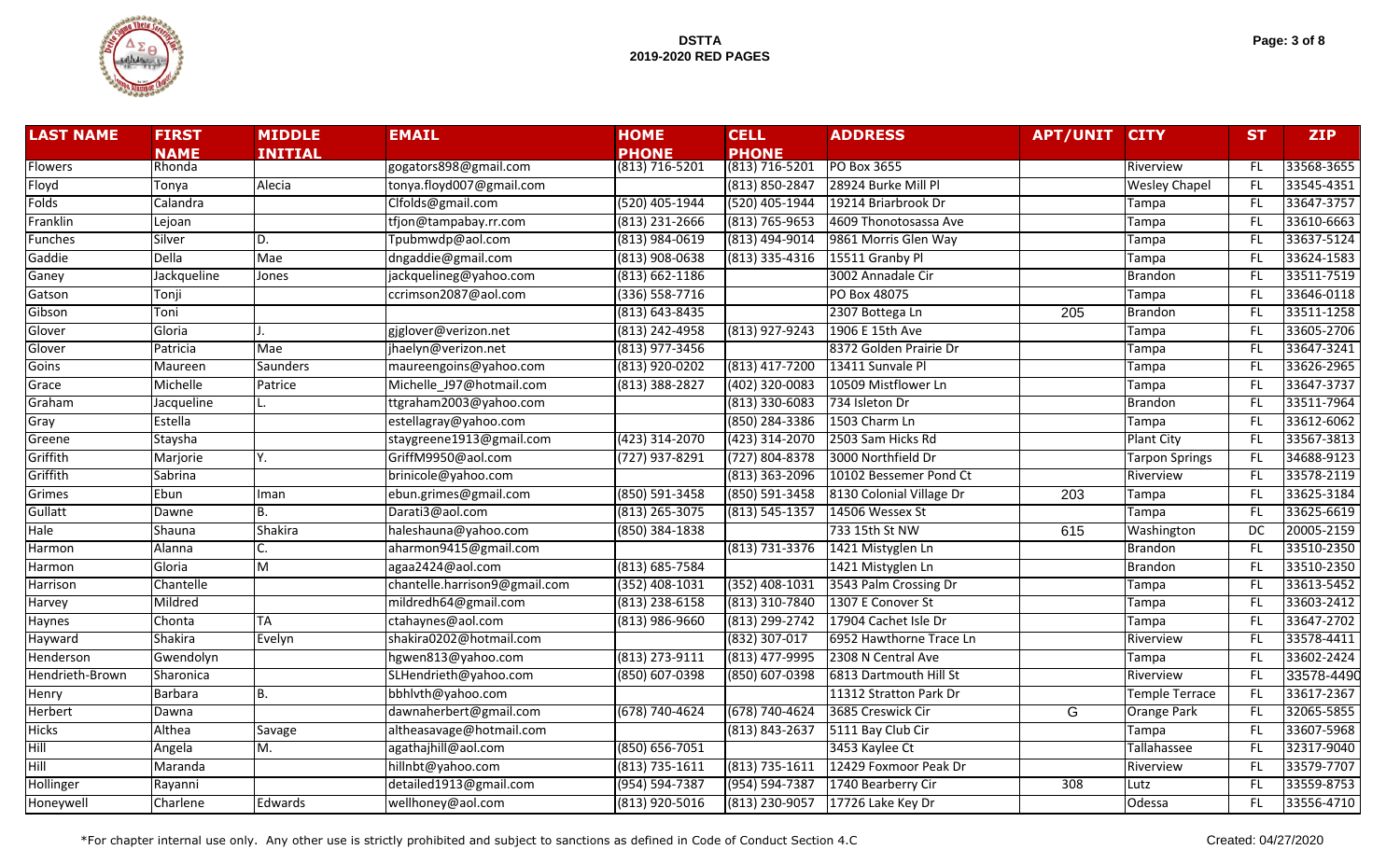

| Page: 4 of 8 |  |  |
|--------------|--|--|
|--------------|--|--|

| <b>LAST NAME</b> | <b>FIRST</b>   | <b>MIDDLE</b>   | <b>EMAIL</b>                  | <b>HOME</b>        | <b>CELL</b>        | <b>ADDRESS</b>             | <b>APT/UNIT</b>  | <b>CITY</b>          | <b>ST</b> | <b>ZIP</b> |
|------------------|----------------|-----------------|-------------------------------|--------------------|--------------------|----------------------------|------------------|----------------------|-----------|------------|
|                  | <b>NAME</b>    | <b>INITIAL</b>  |                               | <b>PHONE</b>       | <b>PHONE</b>       |                            |                  |                      |           |            |
| Hordge           | Patricia       |                 |                               | $(813)$ 253-0175   |                    | 2121 W Arch St             |                  | Tampa                | -FL       | 33607-5301 |
| Hordge-Freeman   | Elizabeth      | A               | ehfreema@gmail.com            |                    |                    | 2121 W Arch St             |                  | Tampa                | -FL       | 33607-5301 |
| Howard           | Cynthia        |                 | cejhoward@att.net             | $(813)$ 436-0672   | (314) 705-5150     | 10549 Martinique Isle Dr   |                  | Tampa                | -FL       | 33647-2775 |
| Howell-Banks     | Alicia         | Claudia         | achowell75@yahoo.com          | $(813) 546 - 2625$ | $(813) 546 - 2625$ | 108 W Wilder Ave           |                  | Tampa                | -FL       | 33603-2061 |
| Hunt             | Acquanetta     | Henry           | ikemarie@yahoo.com            | $(813)$ 345-8769   |                    | 8346 Swiss Chard Cir       |                  | Land O Lakes         | -FL       | 34637-7658 |
| Jackson          | Barbara        |                 | bjackson112@verizon.net       | $(813) 621 - 3607$ | $(813) 598 - 4050$ | 4807 E Clifton St          |                  | Tampa                | <b>FL</b> | 33610-4707 |
| Jackson          | Constance      |                 | constancej1013@gmail.com      | $(301)$ 385-7155   | $(301)$ 385-7155   | 3426 Pavilion Palms Cir    | $\overline{202}$ | <b>RIVERVIEW</b>     | <b>FL</b> | 33578-9015 |
| Jackson          | <b>Desiree</b> |                 | tbayloan@yahoo.com            |                    | $(813) 577 - 0708$ | 6113 N 23rd St             |                  | Tampa                | <b>FL</b> | 33610-4430 |
| Jackson          | Jacqueline     |                 | msj626@aol.com                | (813) 394-3002     | (813) 394-3002     | 8071 Shenandoah Run        |                  | <b>Wesley Chapel</b> | FL.       | 33544-5434 |
| James            | Katherine      | <b>Bain</b>     | katjam52@bellsouth.net        | $(305)$ 978-1712   | $(305)$ 978-1712   | 6129 Colmar Pl             |                  | Apollo Beach         | -FL       | 33572-1616 |
| James            | Tina           |                 | tee_jay10@hotmail.com         | $(813)$ 443-1731   | $(813) 504 - 9258$ | 8317 King Blossom Ct       |                  | Tampa                | -FL       | 33615-3244 |
| Jefferie         | Wanda          |                 |                               |                    |                    | 105 S Warnell St           |                  | <b>Plant City</b>    | -FL       | 33563-5757 |
| Johnson          | <b>Brenda</b>  | Webb            | bwebbj1@gmail.com             | (813) 789-1691     | $(813) 789 - 1691$ | 7316 Night Heron Dr        |                  | Land O Lakes         | -FL       | 34637-7557 |
| Johnson          | Dioan          |                 | djatlast1913@gmail.com        | (813) 417-0368     | $(813)$ 417-0368   | 6511 Diana Ct              |                  | Tampa                | <b>FL</b> | 33610-1427 |
| Johnson          | Nadine         |                 | NJDelta40@Aol.com             | $(813)$ 727-6078   | $(813)$ 727-6078   | 535 Arch Ridge Loop        |                  | Seffner              | <b>FL</b> | 33584-3705 |
| Jones            | Melissa        | LaShawne        | mjones159@yahoo.com           | $(813) 873 - 0741$ |                    | 4320 W Nassau St           |                  | Tampa                | <b>FL</b> | 33607-4143 |
| Joseph           | <b>Briana</b>  | Noemi           | bjosephdst16@gmail.com        | $(561)$ 312-0419   | (561) 312-0419     | 8700 N 50th St             | 1434             | Tampa                | <b>FL</b> | 33617-6066 |
| Joseph           | Deirdre        | <b>Michelle</b> | djoseph173@aol.com            | $(813)$ 986-8036   | $(813) 503 - 6257$ | 9480 E Fowler Ave          |                  | Thonotosassa         | -FL       | 33592-2136 |
| Joyner           | Arthenia       |                 | henj1625@yahoo.com            | $(813)$ 985-0343   |                    | 7810 N Whittier St         |                  | Tampa                | -FL       | 33617-8129 |
| Kenney           | Andrea         | Franchell       | Andreakenney777@gmail.com     | $(813)$ 279-4066   |                    | 7540 Dragon Fly Loop       |                  | Gibsonton            | <b>FL</b> | 33534-5648 |
| Key              | Maria          | Francine        | Keytootybaby1@aol.com         | $(561)$ 248-8391   |                    | 6217 Magnolia Park Blvd    |                  | Riverview            | <b>FL</b> | 33578-8673 |
| Kilpatrick       | Vanetta        | Marcia          | vanetta_k@yahoo.com           | (813) 238-3080     | $(813)$ 278-3080   | 15108 Fishhawk Preserve Dr |                  | Lithia               | <b>FL</b> | 33547-1740 |
| Kinsey           | Robin          | Michelle        | rmkinsey37@comcast.net        | $(850)$ 445-6266   | (850) 445-6266     | PO Box 12461               |                  | Tallahassee          | FL.       | 32317-2461 |
| Kinsey-Sallis    | LaKisha        | M.              | lakisha_laplace@sbcglobal.net | $(813)$ 388-5861   | $(312) 550 - 0777$ | 2815 Maple Brook Loop      |                  | Lutz                 | -FL       | 33558-5052 |
| Lanier           | <b>Tiffany</b> | Dianne          | tiffljr1@gmail.com            |                    | $(813)$ 205-5646   | 7721 Tangle Rush Dr        |                  | Gibsonton            | -FL       | 33534-5319 |
| Latson           | Laverne        | D.              | laverlts.latson@aol.com       | $(813)$ 251-3819   |                    | 1906 W Cypress St          |                  | Tampa                | -FL       | 33606-1018 |
| Lauria-Gibson    | Marian         |                 | mslauria1@verizon.net         | $(813)$ 335-2664   | $(813)$ 335-2664   | 1275 Zeek Ridge St         |                  | Clermont             | -FL       | 34715-0057 |
| Lawson           | Joanell        |                 | jazdst10@msn.com              | $(813) 882 - 8230$ | $(813) 503 - 1758$ | 9701 Kings Canyon Pl       |                  | Tampa                | <b>FL</b> | 33634-1095 |
| Lee              | Pamela         |                 | belllee45@gmail.com           | (813) 920-1997     | $(813) 731 - 4408$ | 6544 Steeplechase Dr       |                  | Tampa                | -FL       | 33625-1630 |
| Lee              | Yolanda        |                 | yrlee0403@gmail.com           |                    | $(813) 857 - 7048$ | PO Box 311222              |                  | Tampa                | <b>FL</b> | 33680-3222 |
| Lee-Smith        | Kayester       |                 | klee2345@msn.com              | $(813)$ 361-6334   | $(813)$ 361-6334   | 10862 Breaking Rocks Dr    |                  | Tampa                | -FL       | 33647-3579 |
| Leggett          | Georgia        | Francis         | leggett_georgia@yahoo.com     | $(813) 689 - 1394$ | (248) 701-1403     | 1701 Crossfield Manor Dr   |                  | Dover                | -FL       | 33527-4946 |
| Lewis            | Christine      |                 | cj2lewis@yahoo.com            | (813) 973-8229     | (813) 833-9331     | 20470 Colonial Hill Dr     | 105              | Tampa                | -FL       | 33647-3694 |
| Lewis            | Consuelo       | B.              | consueloricks7@yahoo.com      | $(727) 831 - 5727$ |                    | 16127 Compton Palms Dr     |                  | Tampa                | -FL       | 33647-1516 |
| Love             | Stephanie      |                 | stephaniethechef@yahoo.com    | $(727) 767 - 0042$ | (904) 742-4606     | 10901 Brighton Bay Blvd NE | 1103             | St Petersburg        | <b>FL</b> | 33716-3447 |
| Mack             | Tonya          |                 | Tmack.delta22@yahoo.com       |                    | (813) 802-1999     | 1501 E. 33rd Ave           |                  | Tampa                | <b>FL</b> | 33610-8133 |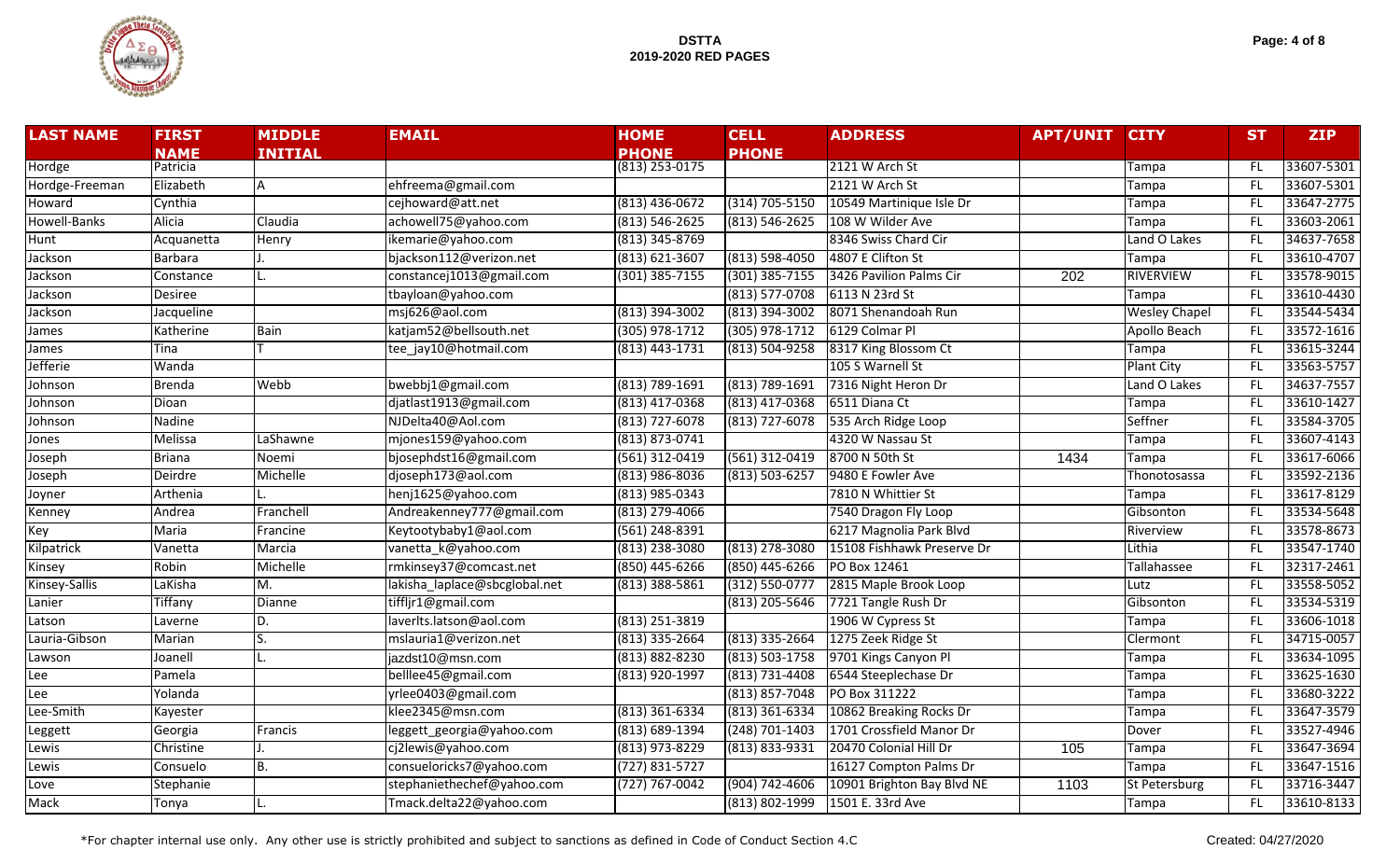

| Page: 5 of 8 |  |  |  |  |
|--------------|--|--|--|--|
|--------------|--|--|--|--|

| <b>LAST NAME</b>  | <b>FIRST</b>   | <b>MIDDLE</b>  | <b>EMAIL</b>                  | <b>HOME</b>        | <b>CELL</b>        | <b>ADDRESS</b>             | <b>APT/UNIT</b> | <b>CITY</b>          | <b>ST</b> | <b>ZIP</b> |
|-------------------|----------------|----------------|-------------------------------|--------------------|--------------------|----------------------------|-----------------|----------------------|-----------|------------|
|                   | <b>NAME</b>    | <b>INITIAL</b> |                               | <b>PHONE</b>       | <b>PHONE</b>       |                            |                 |                      |           |            |
| Macon             | Raquel         |                | rcgreen2@hotmail.com          | $(662)$ 312-2194   | (662) 312-2194     | 11937 Harpswell Dr         |                 | Riverview            | -FL       | 33579-3934 |
| Madison           | Kimberly       | Joi            | kimberlyjoimadison@gmail.com  |                    |                    | 111 N 12th St              | 1709            | Tampa                | FL.       | 33602-3684 |
| Marr              | Carollyn       |                | carollynmarr50@gmail.com      | $(813)$ 877-1040   | (863) 232-9514     | 3922 W Palmetto St         |                 | Tampa                | FL.       | 33607-2448 |
| Mathews           | Delores        |                | mathewsdelta@aol.com          | $(813) 681 - 7536$ | (813) 690-1305     | 5906 Flatwoods Manor Cir   |                 | Lithia               | FL.       | 33547-5000 |
| <b>Matthews</b>   | Roxanne        | Angela         | matthews.roxanne27@gmail.com  | $(321)$ 403-7180   | (321) 403-7180     | 11510 Leland Groves Dr     |                 | Riverview            | FL.       | 33579-2445 |
| Matthews-Robinson | Katina         |                | ebonykat5@gmail.com           | $(813)$ 961-3976   | (813) 494-6347     | 18545 Avocet Dr            |                 | Lutz                 | FL.       | 33558-2704 |
| Mays              | Dora           | <b>Bernice</b> | dmays@me.com                  | $(813)$ 382-6190   | $(813)$ 382-6190   | 6430 Sparkling Way         |                 | <b>Wesley Chapel</b> | FL.       | 33545-4861 |
| McDonald          | Kimberly       |                | tyra_b_78@yahoo.com           | (813) 632-2295     |                    | 18906 Randall Pl           |                 | Land O Lakes         | FL.       | 34638-6977 |
| McFarland         | Tammie         | Cheryelle      | tammiemcfarland@yahoo.com     | $(813)$ 334-5643   | $(813)$ 334-5643   | 7733 Still Lakes Dr        |                 | Odessa               | FL.       | 33556-2262 |
| McGhee            | Wendy          |                | wendy1.mcghee@gmail.com       | $(256)$ 322-2001   | $(263)$ 322-2001   | 11521 Crestlake Village Dr |                 | Riverview            | FL.       | 33569-2937 |
| McKeever-Daniels  | <b>DeVonne</b> |                | devonnemc9@gmail.com          | (813) 930-6749     | (813) 892-9130     | 2410 E Okara Rd            |                 | Tampa                | FL.       | 33612-8460 |
| McKenzie          | <b>DeCarlo</b> |                |                               | $(813) 654 - 8857$ |                    | 5902 Falconside Rd         |                 | Lithia               | FL.       | 33547-5837 |
| McKinnon          | Angela         | Marie          | AMCKINNONDST3@tampabay.rr.com |                    | (813) 294-7441     | 4808 E Clifton St          |                 | Tampa                | FL.       | 33610-4708 |
| McKnight-Green    | Walinda        | G.             | walindamckgr@msn.com          | (813) 643-9642     | (813) 728-3243     | 1635 Cresson Ridge Ln      |                 | <b>Brandon</b>       | FL.       | 33510-6002 |
| <b>McNair</b>     | Gloridine      | D.             | gloridinemcnair@yahoo.com     | $(813) 876 - 6052$ |                    | 4321 W Green St            |                 | Tampa                | FL.       | 33607-4103 |
| McNair            | Pamela         | Scott          | pmcnair10@gmail.com           | $(813)$ 443-0430   | $(813)$ 495-6646   | 4539 Limerick Dr           |                 | Tampa                | FL.       | 33610-9173 |
| Milton            | Lateshia       |                | lateshia.milton@icloud.com    | (305) 767-9437     | (305) 767-9437     | 8820 Deep Maple Dr         |                 | Riverview            | FL.       | 33578-8981 |
| Mooney            | Michelle       | G.             | mgmlunar@yahoo.com            | (803) 361-5938     |                    | 2135 Kings Palace Dr       |                 | Riverview            | FL.       | 33578-2131 |
| Moore             | Audrey         | Sullivan       | mamamooreasm@gmail.com        | (813) 610-3349     | (813) 610-3349     | 4431 Dolphin Dr            |                 | Tampa                | FL.       | 33617-8303 |
| Moore             | Chanda         | D.             | cdmoore94@gmail.com           | (813) 926-3439     | (813) 760-2087     | 11323 Ravinia Park Blvd    |                 | Tampa                | FL.       | 33625-4930 |
| Morrow            | Areatha        |                | areathadst@yahoo.com          | (813) 4510183      | $(813) 451 - 0183$ | 10407 Red Carpet Ct        |                 | Riverview            | FL.       | 33578-3653 |
| Muforo            | ljeoma         | Adanna         | imuforo@hotmail.com           | $(813)$ 443-6607   | (813) 401-0612     | 13611 Ashlar Slate Pl      |                 | Riverview            | FL.       | 33579-2140 |
| Nabrit-Stephens   | <b>Barbara</b> |                | bnabrit.stephens@gmail.com    | (813) 886-7639     | (248) 506-3844     | 4704 Dunnie Dr             |                 | Tampa                | FL.       | 33614-1496 |
| Nicholson-Byrd    | Sierra         | Sade           | sierra.n.byrd@gmail.com       |                    |                    | 9056 Egret Cove Cir        |                 | Riverview            | FL.       | 33578-3111 |
| Norton            | Shunae         | <b>Ellis</b>   | snae@verizon.net              | (813) 4314631      |                    | 9707 Oak Ranch Crescent Ct |                 | Thonotosassa         | FL.       | 33592-3124 |
| Ojetunde          | Jaz-mein       |                | dstspotlight1913@gmail.com    | $(305)$ 979-7293   | $(305)$ 979-7293   | 121 NW 187th St            |                 | Miami                | FL.       | 33169-4013 |
| Oliver            | Katrina        | <b>Marie</b>   | trina campbell@yahoo.com      | $(813) 672 - 3300$ | $(813)$ 263-3662   | 13533 Padron Ct            |                 | Riverview            | FL.       | 33579-2315 |
| Oyeniji           | Christiana     | Ο.             | oyeniji06@yahoo.com           |                    | $(813)$ 928-3592   | <b>PO Box 1113</b>         |                 | Riverview            | FL.       | 33568-1113 |
| Pace-Brown        | Selina         | Renee          | brownsel@verizon.net          | $(813)$ 245-6683   |                    | 24830 Silversmith Dr       |                 | Lutz                 | FL.       | 33559-3320 |
| Padgett           | Mary           |                | mpadgett9733@gmail.com        | $(813)$ 986-1335   |                    | PO Box 11062               |                 | Tampa                | FL.       | 33680-1062 |
| Patterson         | Joyce          | Ann            | patsjoy127@yahoo.com          | $(813) 731 - 9197$ | $(813) 653 - 3754$ | 3613 Cold Creek Dr         |                 | Valrico              | FL.       | 33596-6351 |
| Pena              | Sherrita       |                | spena013@gmail.com            |                    | (813) 516-1194     | <b>PO Box 1977</b>         |                 | Lakeland             | FL.       | 33802-1977 |
| Peterson          | Terita         | Looney         | tldpeterson@gmail.com         | (813) 996-7356     | (850) 529-4802     | 5407 Garden Arbor Dr       |                 | Lutz                 | FL.       | 33558-9099 |
| Porter            | Linda          |                | lfcint1@aol.com               | $(813) 661 - 0516$ | (813) 716-1086     | 1608 Allenton Ave          |                 | <b>Brandon</b>       | FL.       | 33511-1873 |
| Powell            | Natalie        | Mignon         | natp1969@yahoo.com            |                    | (813) 335-9070     | 1317 Sugar Maple Ln        |                 | <b>Brandon</b>       | FL.       | 33511-1885 |
| Quince-Everett    | <b>Barbara</b> |                | bqeverett@gmail.com           | (404) 798-0324     |                    | 13459 Canopy Creek Blvd    |                 | Tampa                | FL.       | 33625-5915 |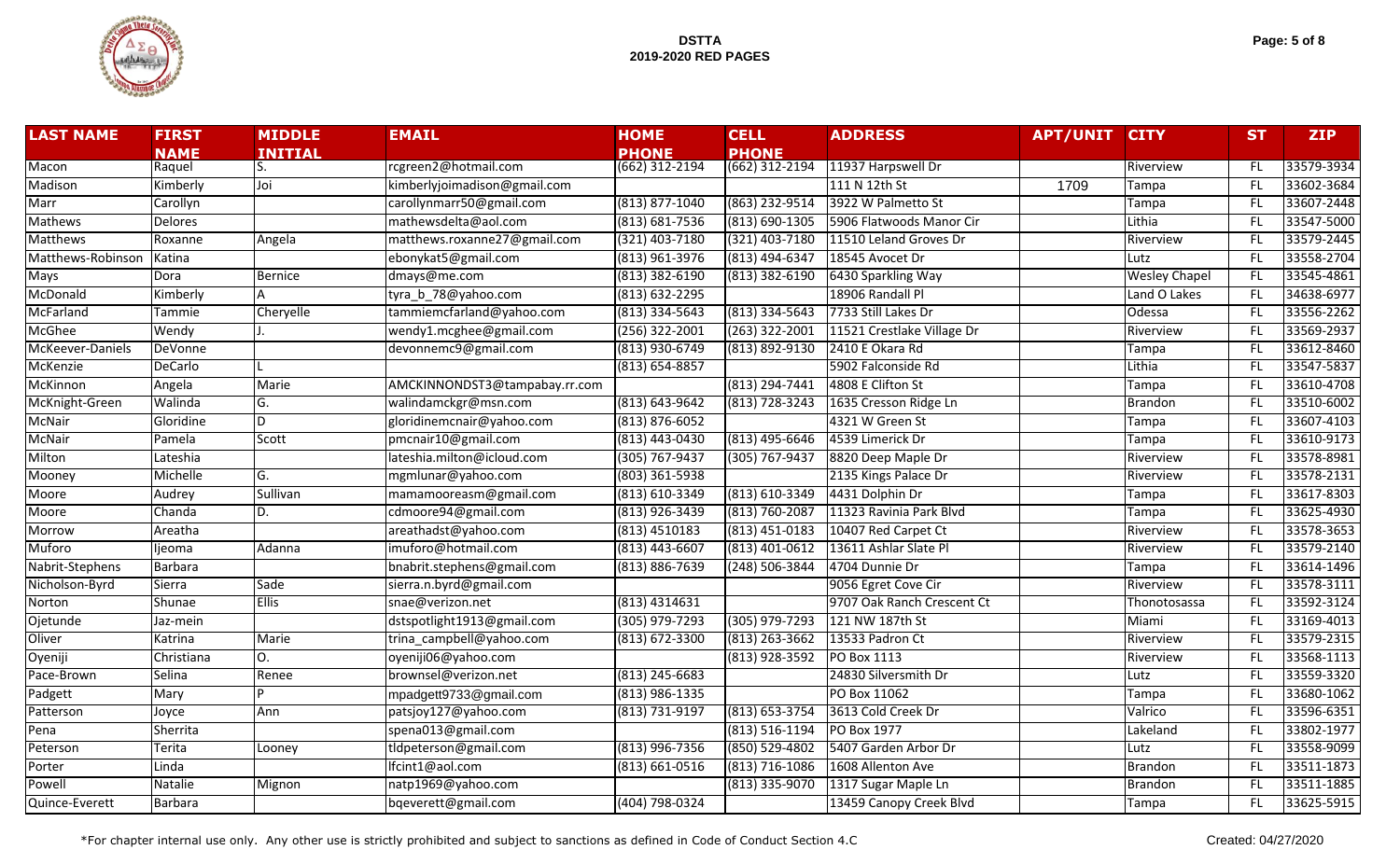

| Page: 6 of 8 |  |  |  |  |
|--------------|--|--|--|--|
|--------------|--|--|--|--|

| <b>LAST NAME</b>  | <b>FIRST</b> | <b>MIDDLE</b>  | <b>EMAIL</b>              | <b>HOME</b>        | <b>CELL</b>        | <b>ADDRESS</b>          | <b>APT/UNIT CITY</b> |                      | <b>ST</b> | <b>ZIP</b> |
|-------------------|--------------|----------------|---------------------------|--------------------|--------------------|-------------------------|----------------------|----------------------|-----------|------------|
|                   | <b>NAME</b>  | <b>INITIAL</b> |                           | <b>PHONE</b>       | <b>PHONE</b>       |                         |                      |                      |           |            |
| Ragland           | Cynthia      | W.             | cent77@hotmail.com        | $(512) 560 - 5287$ | $(512) 560 - 5287$ | 1210 Ray Charles Blvd   | 609                  | Tampa                | FL.       | 33602-3010 |
| Randolph          | Eboni        | Shamier        | EBONI.RANDOLPH@GMAIL.COM  |                    | $(813)$ 486-8886   | 3911 Bell Grande Dr     |                      | Valrico              | FL.       | 33596-7048 |
| Randolph          | Edith        | Lesley         | edithrandolph27@yahoo.com | $(813) 626 - 2125$ | (813) 495-0102     | 1910 W Saint Conrad St  |                      | Tampa                | FL.       | 33607-3044 |
| Randolph          | Mary         |                | mary.x.randolph@gmail.com | (813) 781-0844     | (813) 781-0844     | 3911 Bell Grande Dr     |                      | Valrico              | FL.       | 33596-7048 |
| Ransom            | Mahala       |                | mlransom54@yahoo.com      | $(314) 381 - 5885$ |                    | 8613 Oriole Ave         |                      | <b>St Louis</b>      | <b>MO</b> | 63147-1305 |
| Rawls             | Damajha      |                | dar2@mail.usf.edu         | (954) 770-0304     | (954) 770-0304     | 2604 Rustic Ridge Loop  |                      | Lutz                 | FL.       | 33559-7715 |
| Reddick           | Simone       | Lynette        | slpreddick@yahoo.com      | $(813) 600 - 9166$ | $(813) 600 - 9166$ | 705 S West Shore Blvd   |                      | Tampa                | FL.       | 33609-4816 |
| Reviere           | Wandalyn     | Scantling      | wreviere@aol.com          | (813) 672-9856     | $(910)$ 988-7902   | 11911 Harpswell Dr      |                      | Riverview            | FL.       | 33579-3904 |
| Richardson        | Tayanna      |                | tqsarichardson@yahoo.com  | (813) 446-2480     | $(813)$ 446-2480   | 4303 Ginger Cove Dr     | A                    | Tampa                | FL.       | 33634-7453 |
| Richardson-Powell | Towanner     |                | Kaypdst@gmail.com         | (813) 484-0945     | $(813) 484 - 0945$ | 9706 Banyan Ave         |                      | Tampa                | FL.       | 33612-8170 |
| <b>Ricks</b>      | Jane         | Υ.             | yricks78@hotmail.com      | (813) 978-1746     |                    | 2811 Cason Ct           |                      | Seffner              | FL.       | 33584-5801 |
| <b>Ricks</b>      | Magdalene    | M.             | creativediva1@aol.com     | (813) 978-1746     |                    | 2811 Cason Ct           |                      | Seffner              | <b>FL</b> | 33584-5801 |
| Rider             | Monica       | Alexander      | monicadst44@gmail.com     | $(205)$ 266-8139   | $(205)$ 266-8139   | 7204 Nightshade Dr      |                      | Riverview            | FL.       | 33578-8992 |
| Riley             | Dainelle     |                | dainelleriley7@yahoo.com  | (404) 488-5992     |                    | 1511 W Clinton St       |                      | Tampa                | FL.       | 33604-4639 |
| Roberts           | Nicole       |                | nicolesamgreen@gmail.com  | $(813)383 - 6536$  | (813) 787-7154     | 30933 Prout Ct          |                      | <b>Wesley Chapel</b> | FL        | 33543-3904 |
| Rolle-McFarland   | Danelle      | Aleyci         | darolle21@gmail.com       | (320) 237-3372     | (320) 237-3372     | 1417 Gulf Stream Cir    | 203                  | <b>Brandon</b>       | FL        | 33511-2872 |
| Ross              | LaDonna      | D.             | Ladonnaross27@gmail.com   |                    | $(210) 896 - 1963$ | 18305 Cypress View Way  |                      | Tampa                | <b>FL</b> | 33647-1818 |
| Ross              | Sharnique    |                | sharnique1913@gmail.com   | $(407) 780 - 7115$ | $(407) 780 - 7115$ | 12803 Slippery Elm Ct   |                      | Riverview            | FL.       | 33579-7022 |
| Russell           | Joyce        | Α.             | jrussell@tampabay.rr.com  | $(813)$ 957-2359   | $(813)$ 957-2359   | 1032 Vista Cay Ct       |                      | <b>Brandon</b>       | FL.       | 33511-7351 |
| Ryans             | Patricia     | McIntosh       | PRyans3126@msn.com        | (813) 653-2767     | $(813)$ 468-1425   | 5727 Eaglemount Cir     |                      | Lithia               | FL.       | 33547-3852 |
| Salley            | Theon        | D              | theonsalley@aol.com       |                    |                    | <b>Rte 1 Box 426-B</b>  |                      | Cottageville         | <b>SC</b> | 29435-0000 |
| Saunders          | Karen        | Α.             | wiqq8@aol.com             | (813) 253-2903     | $(813)$ 245-5863   | 1710 W Saint Conrad St  |                      | Tampa                | FL.       | 33607-3042 |
| Savage            | Vernell      | D.             | vsavage633@gmail.com      | (813) 986-1547     | $(813) 843 - 2641$ | 9719 Timmons Loop       |                      | Thonotosassa         | FL.       | 33592-3338 |
| Scott             | <b>Diane</b> |                | Kiiddr@aol.com            | $(813) 854 - 3901$ |                    | PO Box 22463            |                      | Tampa                | FL.       | 33622-2463 |
| Scott             | Doris        | V.             | DScott7050@aol.com        | (813) 239-3823     | $(813) 766 - 3823$ | 3604 River Grove Dr     |                      | Tampa                | FL        | 33610-1654 |
| Scott             | Flora        | Jean           | fscott66@aol.com          | $(813)$ 239-1763   | $(813) 784 - 4388$ | 6604 N 33rd St          |                      | Tampa                | FL.       | 33610-1516 |
| Scott             | Pamela       | M              | scottp50@hotmail.com      | $(813) 671 - 7163$ |                    | 9104 Pinebreeze Dr      |                      | Riverview            | FL.       | 33578-8863 |
| Seigler           | Wanda        |                | poppye53@gmail.com        | $(813)$ 280-2568   | $(813) 857 - 2799$ | 4617 Puritan Rd         |                      | Tampa                | FL.       | 33617-8340 |
| Semple-Hayes      | Sharon       | M.             | Semple8@hotmail.com       | $(216)$ 258-6370   | $(216)$ 258-6370   | 15722 FishHawk Falls Dr |                      | Lithia               | FL.       | 33547-3818 |
| Sharrieff         | Lori         | <b>Bassett</b> | lorisharrieff@yahoo.com   | $(813) 653 - 4794$ |                    | 1125 King Arthur Ct     |                      | Valrico              | FL.       | 33594-5819 |
| Shaw              | Erica        | Latrice        | mrsericalshaw@gmail.com   | $(573) 528 - 6717$ | $(573) 528 - 6717$ | 11006 Lynn Lake Cir     |                      | Tampa                | FL.       | 33625-5641 |
| Shelby            | Elizabeth    |                | patshay 1995@hotmail.com  |                    | (816) 517-8310     | 12304 Prairie Valley Ln |                      | Riverview            | FL.       | 33579-9329 |
| Shirley           | Lorita       |                | Lshirley@eckerd.org       | $(727) 631 - 6241$ | $(813) 546 - 8387$ | 11232 Black Forest Trl  |                      | Riverview            | FL.       | 33569-5512 |
| Shirley-Aiken     | Sabrina      | M.             | Rattljazz@aol.com         | (813) 689-0266     | $(813) 641 - 4439$ | 644 Chesney Dr          |                      | Valrico              | FL.       | 33594-6786 |
| <b>Simms</b>      | Lateasha     |                | lateasha1913@yahoo.com    | (813) 922-4148     | (813) 220-3786     | 10929 Kirkwall Port Dr  |                      | Wimauma              | FL.       | 33598-6146 |
| Singleton         | Shawnette    | Rochelle       | divasing1913@yahoo.com    | $(813) 659 - 1861$ | (214) 477-4872     | 903 S Empire St         |                      | <b>Plant City</b>    | FL.       | 33563-6431 |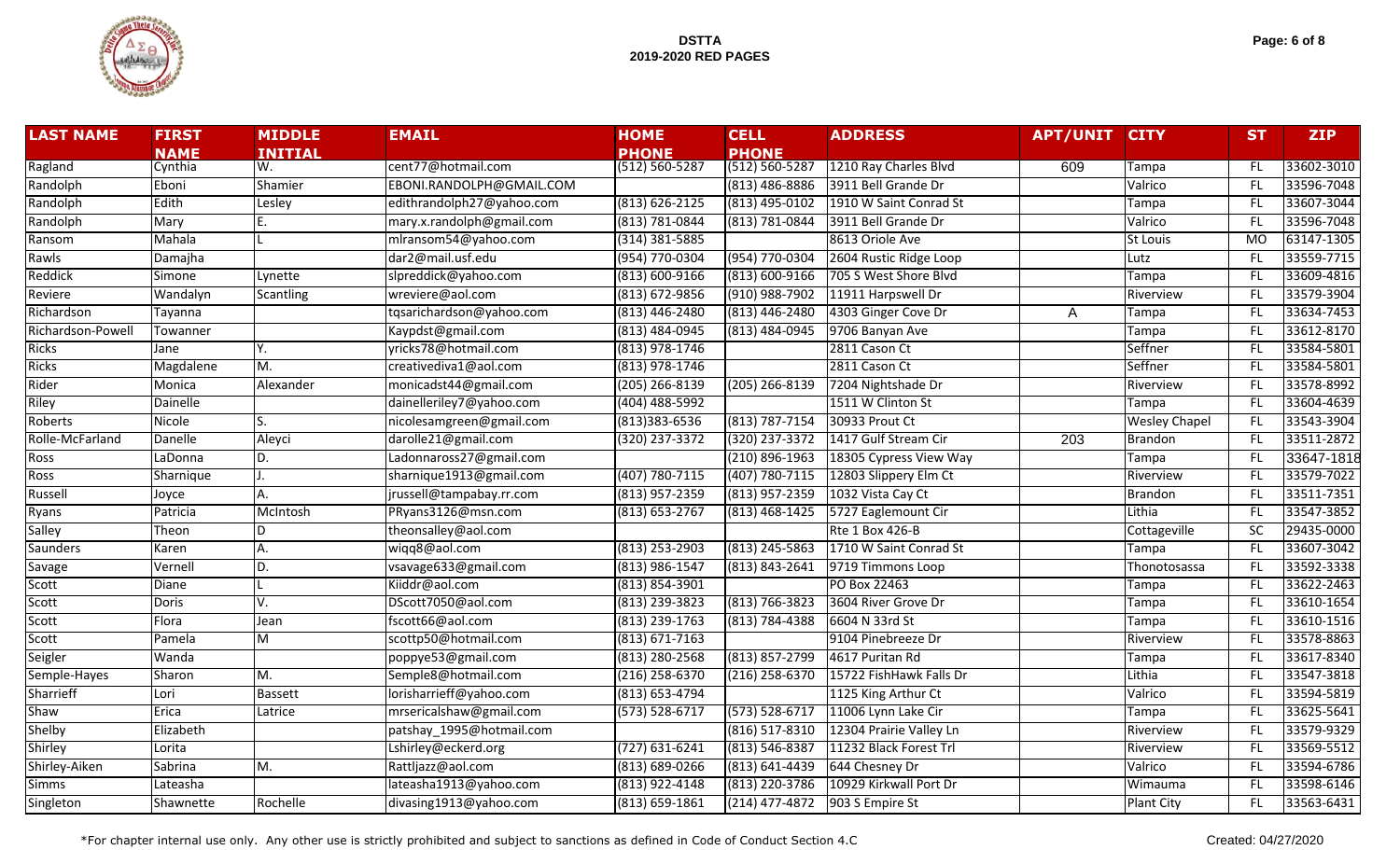

| Page: 7 of 8 |  |  |  |  |
|--------------|--|--|--|--|
|--------------|--|--|--|--|

| <b>LAST NAME</b>     | <b>FIRST</b>     | <b>MIDDLE</b>           | <b>EMAIL</b>                    | <b>HOME</b>                | <b>CELL</b>        | <b>ADDRESS</b>             | <b>APT/UNIT</b>  | <b>CITY</b>          | <b>ST</b>       | <b>ZIP</b> |
|----------------------|------------------|-------------------------|---------------------------------|----------------------------|--------------------|----------------------------|------------------|----------------------|-----------------|------------|
|                      | <b>NAME</b>      | <b>INITIAL</b>          |                                 | <b>PHONE</b>               | <b>PHONE</b>       |                            |                  |                      |                 |            |
| Smith                | Alicia           |                         | Lilarene.as@gmail.com           | $(813)\overline{232-9665}$ | (813) 310-1777     | PO Box 310153              |                  | Tampa                | FL              | 33680-0153 |
| Smith                | Pamela           |                         | allthingspriti@yahoo.com        |                            | (678) 428-2097     | 10335 River Bream Dr       |                  | Riverview            | FL.             | 33569-2722 |
| Solly                | Janet            | Rosetta                 | jewelj69@gmail.com              | $(813)$ 966 6255           | $(813)$ 966-6255   | 30775 Lindentree Dr        |                  | <b>Wesley Chapel</b> | FL.             | 33543-6212 |
| Spencer              | <b>BritneRae</b> | Charmica                | spencerbrs82@yahoo.com          | $(314)$ 306-8535           | $(314)$ 306-8535   | 5304 Lapis Pl              | $\overline{201}$ | Riverview            | FL.             | 33578-4796 |
| Spencer              | Sherita          |                         | snspencer29@gmail.com           | $(410)$ 903-7367           |                    | 106 S Obrien St            |                  | Tampa                | FL.             | 33609-2409 |
| Spencer-Davis        | Janette          |                         | jsdelta87@gmail.com             | (813) 991-7094             | $(813)$ 361-1018   | 9217 Rockrose Dr           |                  | Tampa                | FL.             | 33647-2805 |
| Spinner              | Chelse           | Monei                   | chelsespinn204@gmail.com        | $(614) 868 - 0180$         | (614) 390-2232     | 13050 Heatherstone Cir     |                  | Pickerington         | OH              | 43147-9050 |
| Staton               | Eboni            | Monique                 | eboni.staton@gmail.com          | $(202)$ 316-1028           |                    | 4207 S Dale Mabry Hwy      | 10208            | Tampa                | FL.             | 33611-1441 |
| Statum               | <b>Delores</b>   |                         | caligranny191342@gmail.com      | $(352) 527 - 8618$         | (352) 246-8547     | <b>PO Box 224</b>          |                  | Lecanto              | FL.             | 34460-0224 |
| Stinson              | DeAnna           | <b>Marie</b>            | dmariestinson@gmail.com         | (786) 525-3436             |                    | 4982 Anniston Cir          |                  | Tampa                | <b>FL</b>       | 33647-2310 |
| Stone                | Michelle         | Υ.                      | famurat1990@aol.com             | (813) 907-7444             | $(813) 695 - 9210$ | 7002 Orvicti Ct            |                  | <b>Wesley Chapel</b> | FL.             | 33544-3452 |
| Sumpter              | Heddie           | M.                      | hmshollywd1@gmail.com           | $(813)$ 486-2082           | $(813)$ 486-2082   | 3626 Palm Crossing Dr      | 202              | Tampa                | FL.             | 33613-4991 |
| Swagger              | Phildra          |                         | phildra@yahoo.com               | $(813)$ 431-4313           |                    | 11413 Sand Stone Rock Dr   |                  | Riverview            | FL.             | 33569-8721 |
| <b>Taylor</b>        | <b>Brenna</b>    | Fields                  | bre woods@hotmail.com           |                            | (813) 495-4375     | 11006 Holly Cone Dr        |                  | Riverview            | FL.             | 33569-2012 |
| Thomas               | Cassandra        | Joyce                   | BBZephyr01@aol.com              |                            | (813) 997-6365     | 1233 Crimson Clover Ln     |                  | <b>Wesley Chapel</b> | FL              | 33543-6574 |
| Thompson             | Dana             | N                       | dthompson@cosmoscorp.com        | (412) 731-4488             |                    | 6706 Stoneridge Ct         |                  | Fort Washington      | <b>MD</b>       | 20744-1532 |
| Thompson             | Tara             |                         | tara.nt55@yahoo.com             | $(704)$ 607-5101           |                    | 6910 Sweetfield Dr         |                  | Charlotte            | $\overline{NC}$ | 28078-0000 |
| Torain               | Lisa             | Jeanine                 | Itorain@gmail.com               | $(813)760 - 2787$          | $(813) 760 - 2787$ | PO Box 1163                |                  | Riverview            | FL.             | 33568-1163 |
| Turnage              | Rhonda           |                         | rhondamt13@gmail.com            |                            | (407) 222-2462     | 2138 Arrowgrass Dr         | 101              | <b>Wesley Chapel</b> | FL.             | 33544-4708 |
| Turner               | Brittany         | Joi                     | brittanyj.turner9@gmail.com     | $(229)$ 322-5011           | $(229)$ 323-5011   | 1836 North Crystal Lake Dr | 111              | Lakeland             | FL.             | 33801-6588 |
| Turner               | Carolyn          | $\overline{\mathsf{M}}$ | carolynturn4@hotmail.com        | $(813) 814 - 4246$         |                    | 12707 Tar Flower Dr        |                  | Tampa                | FL.             | 33626-2341 |
| Turner               | Veronne          | <b>Banks</b>            | vbanksturn28@yahoo.com          | $(813) 857 - 7408$         | $(813) 857 - 7408$ | 2109 E Genesee St          |                  | Tampa                | FL.             | 33610-6151 |
| Wallen               | Shameika         |                         | shameikawallen@gmail.com        | $(813) 638 - 3304$         | $(813) 638 - 3304$ | 18948 Pebble Links Cir     | 302              | Tampa                | FL              | 33647-1887 |
| Walters              | Quicta           | Nicole                  | qnwalters@yahoo.com             | (813) 989-2827             | $(321)$ 438-4622   | 8501 N 50th St             | 803              | Tampa                | FL              | 33617-6121 |
| Ward                 | DeAnna           | Sheffield               | mizward05@yahoo.com             | (813) 871-0128             | (813) 380-9677     | 13033 Bridleford Dr        |                  | Gibsonton            | FL              | 33534-3935 |
| Warren               | Alicia           | R.                      | arwarrendstta@gmail.com         | $(813) 621 - 8891$         |                    | 8502 Canterbury Lake Blvd  |                  | Tampa                | <b>FL</b>       | 33619-6674 |
| Washington           | Patricia         | A                       | pat.washington@excite.com       | (813) 251-1399             |                    | 1909 W La Salle St         |                  | Tampa                | FL.             | 33607-5420 |
| Watters              | Georgia          | George                  | principalwatters@gmail.com      | (813) 638-6388             | $(813) 638 - 6388$ | 13030 Prestwick Rd         |                  | Riverview            | FL              | 33579-7046 |
| Way                  | Michele          |                         | mbryant947@aol.com              | $(813)$ 988-6972           |                    | 14929 Man O War Dr         |                  | Odessa               | FL.             | 33556-1883 |
| <b>Weaver-Rogers</b> | Danielle         | Sheree                  | danielle.weaverrogers@gmail.com | (813) 716-4193             | (813) 716-4193     | 8626 Manassas Rd           |                  | Tampa                | FL.             | 33635-1604 |
| Welch                | Patricia         | А.                      | georgiapeach2159@aol.com        | $(813)$ 235-9757           | $(813)$ 476-1282   | 4549 Braesgate Ct          |                  | Land O Lakes         | FL.             | 34639-6441 |
| White-Bynum          | Jasmine          | Sade'                   | jswhiteb@ncsu.edu               | (919) 423-2650             | (919) 423-2650     | 204 N Habana Ave           | A                | Tampa                | FL.             | 33609-2390 |
| Whitman-Tims         | lowana           |                         | iwhit100@hotmail.com            | (813) 469-5604             | (813) 469-5604     | 2516 Regal River Rd        |                  | Valrico              | FL.             | 33596-8306 |
| Wilds                | Lynda            | McCray                  | Imwilds@tampabay.rr.com         | $(813) 486 - 6601$         | $(813)$ 486-6601   | 130 Sacramento St          |                  | Valrico              | <b>FL</b>       | 33594-3058 |
| Wilkerson            | Tanya            |                         | TpaTanya@yahoo.com              | (813) 969-4637             | (813) 495-4637     | 18108 Peregrines Perch Pl  | 302              | Lutz                 | <b>FL</b>       | 33558-2793 |
| Williams             | Erica            | Karol                   | ericakarolw@gmail.com           | (561) 312-6451             | $(561)$ 312-6451   | 10132 Haverhill Ridge Dr   |                  | Riverview            | FL              | 33578-2120 |